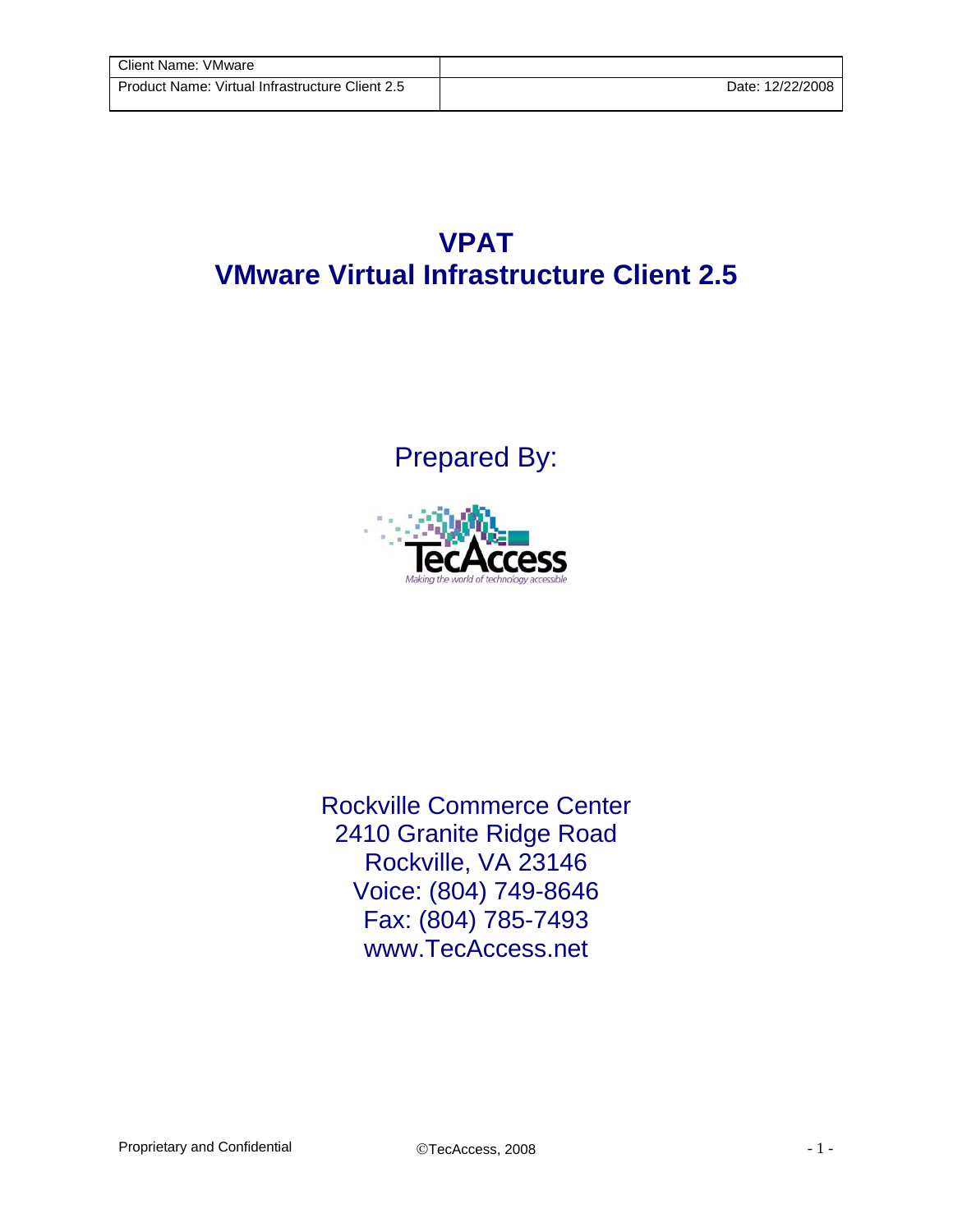## **VPAT**

**Product**: Virtual Infrastructure Client 2.5

**Components covered:** Windows software client, installation, on-board help under the menu item Help, Help Topics.

**Contact for more information:** http://www.vmware.com

**Date:** December, 2008

## **Summary of Voluntary Product Accessibility Template**

| <b>Criteria</b>                                                                 | <b>Supporting</b><br><b>Features</b>         | <b>Remarks and Explanations</b>                                                                      |
|---------------------------------------------------------------------------------|----------------------------------------------|------------------------------------------------------------------------------------------------------|
| Section 1194.21 Software<br><b>Applications and Operating</b><br><b>Systems</b> | <b>Supports</b><br>with<br><b>Exceptions</b> | Please refer to the attached 1194.21<br>VPAT.                                                        |
| Section 1194.22 Web-based<br>Internet Information and<br><b>Applications</b>    | <b>Supports</b><br>with<br>exceptions        | This is applicable to the Windows-<br>based HTML help. Please refer to the<br>attached 1194.22 VPAT. |
| Section 1194.23<br><b>Telecommunications Products</b>                           | <b>Not</b><br>Applicable                     |                                                                                                      |
| Section 1194.24 Video and<br>Multimedia Products                                | <b>Not</b><br>Applicable                     |                                                                                                      |
| Section 1194.25 Self-contained,<br><b>Closed Products</b>                       | <b>Not</b><br>Applicable                     |                                                                                                      |
| Section 1194.26 Desktop and<br><b>Portable Computers</b>                        | <b>Not</b><br>Applicable                     |                                                                                                      |
| Section 1194.31 Functional<br>Performance Criteria                              | <b>Supports</b><br>with<br><b>Exceptions</b> | Please reference the included<br>1194.21, 1194.22 and 1194.31<br>sections.                           |
| Section 1194.41 Information,<br>Documentation and Support                       | <b>Supports</b>                              | Please reference the included<br>1194.41 section                                                     |

| <b>Supporting Features (second column on VPAT)</b> |                                                                                                                                                                                  |  |
|----------------------------------------------------|----------------------------------------------------------------------------------------------------------------------------------------------------------------------------------|--|
| Supports                                           | Use this language when you determine the product<br>fully meets the letter and intent of the Criteria.                                                                           |  |
| <b>Supports with Exceptions</b>                    | Use this language when you determine the product<br>does not fully meet the letter and intent of the<br>Criteria, but provides some level of access relative<br>to the Criteria. |  |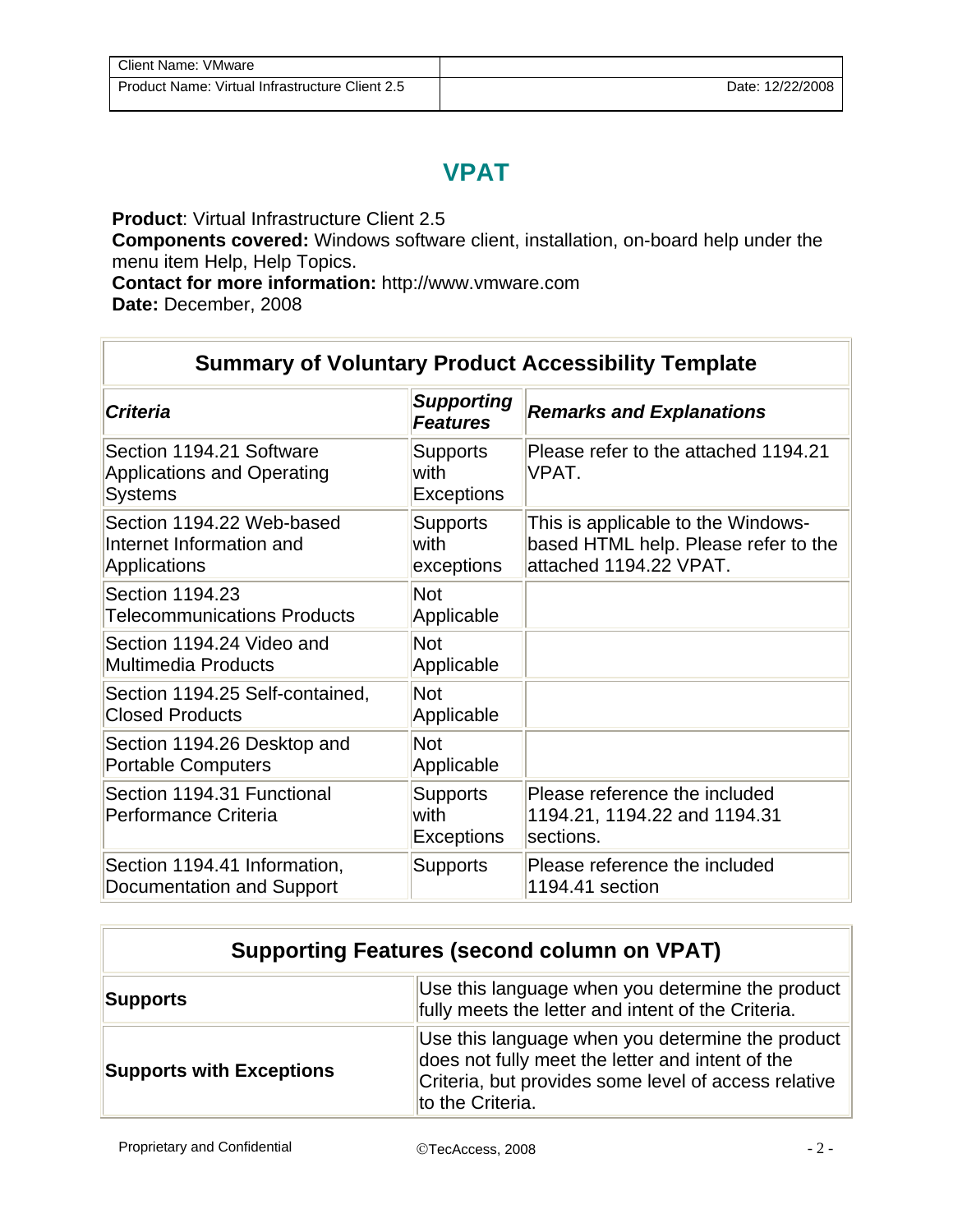| Client Name: VMware                             |                  |
|-------------------------------------------------|------------------|
| Product Name: Virtual Infrastructure Client 2.5 | Date: 12/22/2008 |

| <b>Supports through Equivalent</b><br><b>Facilitation</b>                  | Use this language when you have identified an<br>alternate way to meet the intent of the Criteria or<br>when the product does not fully meet the intent of<br>the Criteria.                                                                                                                                                                  |
|----------------------------------------------------------------------------|----------------------------------------------------------------------------------------------------------------------------------------------------------------------------------------------------------------------------------------------------------------------------------------------------------------------------------------------|
| <b>Supports when combined with</b><br><b>Compatible AT</b>                 | Use this language when you determine the product<br>fully meets the letter and intent of the Criteria when<br>used in combination with Compatible AT. For<br>example, many software programs can provide<br>speech output when combined with a compatible<br>screen reader (commonly used assistive<br>technology for people who are blind). |
| <b>Does not Support</b>                                                    | Use this language when you determine the product<br>does not meet the letter or intent of the Criteria.                                                                                                                                                                                                                                      |
| <b>Not Applicable</b>                                                      | Use this language when you determine that the<br>Criteria do not apply to the specific product.                                                                                                                                                                                                                                              |
| <b>Not Applicable - Fundamental</b><br><b>Alteration Exception Applies</b> | Use this language when you determine a<br>Fundamental Alteration of the product would be<br>required to meet the Criteria (see the access board<br>standards for the definition of "fundamental<br>alteration").                                                                                                                             |

| 1194.21 Software Applications and Operating Systems                                                                                                                                                                                        |                                              |                                                                                                                                                                                                                                                                                                                                                                                                                                                                                                                                                                                                                                                                                             |
|--------------------------------------------------------------------------------------------------------------------------------------------------------------------------------------------------------------------------------------------|----------------------------------------------|---------------------------------------------------------------------------------------------------------------------------------------------------------------------------------------------------------------------------------------------------------------------------------------------------------------------------------------------------------------------------------------------------------------------------------------------------------------------------------------------------------------------------------------------------------------------------------------------------------------------------------------------------------------------------------------------|
| <b>Criteria</b>                                                                                                                                                                                                                            | Supporting<br><b>Features</b>                | <b>Remarks and explanations</b>                                                                                                                                                                                                                                                                                                                                                                                                                                                                                                                                                                                                                                                             |
| (a) When software is designed to<br>run on a system that has a<br>keyboard, product functions shall be<br>executable from a keyboard where<br>the function itself or the result of<br>performing a function can be<br>discerned textually. | <b>Supports</b><br>with<br><b>Exceptions</b> | Virtual Infrastructure Client has a lot of<br>keyboard accessibility. Buttons in the<br>main interface can be reached via the<br>tab key, menus can be activated and<br>chosen, and wizards such as the<br>"New Virtual Machine Wizard" can be<br>used via the keyboard. However,<br>exceptions also exist. The buttons in<br>the main interface cannot be activated<br>via the keyboard, e.g., the<br>"Configuration," "Users," "Events" and<br>"Performance" buttons. While tabbing<br>will place focus on these buttons, they<br>cannot be activated via the Enter or<br>Space keys, which is the Windows<br>standard. Many links of dialogs such<br>as those found on the Configuration |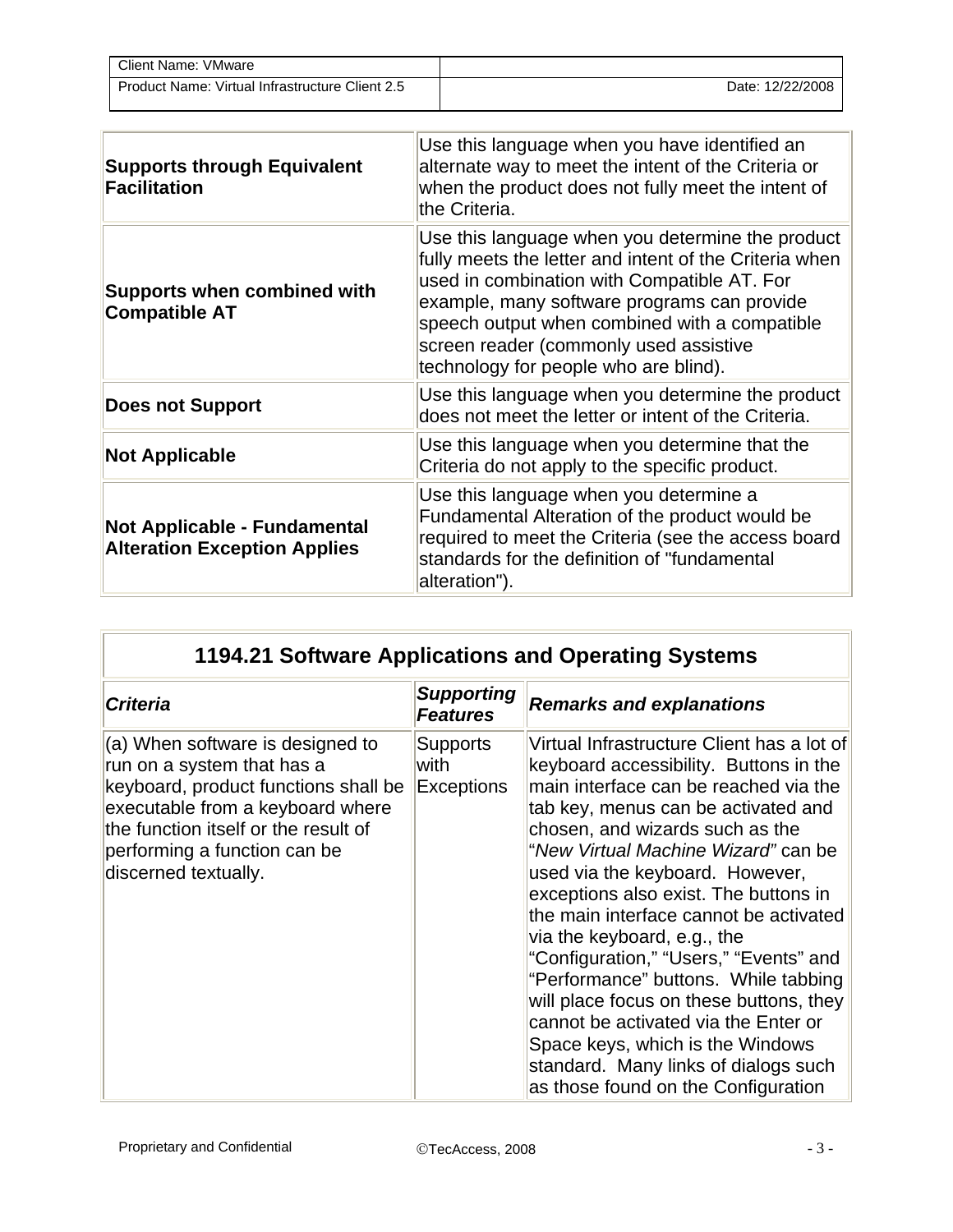| Client Name: VMware                             |                  |
|-------------------------------------------------|------------------|
| Product Name: Virtual Infrastructure Client 2.5 | Date: 12/22/2008 |

|                                                                                                                                                                                                                                                                                                                                                                                                                                                                                                                                                                                                   |                                              | screen cannot be accessed or<br>activated via the keyboard; an<br>example is "Processors."                                                                                                                                                                                                                                                                                                                                                                                                                                                                                                                                                                          |
|---------------------------------------------------------------------------------------------------------------------------------------------------------------------------------------------------------------------------------------------------------------------------------------------------------------------------------------------------------------------------------------------------------------------------------------------------------------------------------------------------------------------------------------------------------------------------------------------------|----------------------------------------------|---------------------------------------------------------------------------------------------------------------------------------------------------------------------------------------------------------------------------------------------------------------------------------------------------------------------------------------------------------------------------------------------------------------------------------------------------------------------------------------------------------------------------------------------------------------------------------------------------------------------------------------------------------------------|
| (b) Applications shall not disrupt or<br>disable activated features of other<br>products that are identified as<br>accessibility features, where those<br>features are developed and<br>documented according to industry<br>standards. Applications also shall<br>not disrupt or disable activated<br>features of any operating system<br>that are identified as accessibility<br>features where the application<br>programming interface for those<br>accessibility features has been<br>documented by the manufacturer of<br>the operating system and is<br>available to the product developer. | <b>Supports</b>                              | VMware Infrastructure Client 2.5 does<br>not interrupt or disable assistive<br>technology or assistive technology<br>features.                                                                                                                                                                                                                                                                                                                                                                                                                                                                                                                                      |
| (c) A well-defined on-screen<br>indication of the current focus shall<br>be provided that moves among<br>interactive interface elements as the<br>input focus changes. The focus shall<br>be programmatically exposed so<br>that Assistive Technology can track<br>focus and focus changes.                                                                                                                                                                                                                                                                                                       | <b>Supports</b>                              | Assistive technology can track focus<br>changes and determine what<br>interactive interface element has the<br>current focus. Focus can also be<br>tracked visually.                                                                                                                                                                                                                                                                                                                                                                                                                                                                                                |
| (d) Sufficient information about a<br>user interface element including the<br>identity, operation and state of the<br>element shall be available to<br>Assistive Technology. When an<br>image represents a program<br>element, the information conveyed<br>by the image must also be available<br>in text.                                                                                                                                                                                                                                                                                        | <b>Supports</b><br>with<br><b>Exceptions</b> | Many controls have sufficient<br>information for identifying them<br>including name, role, state and value<br>information provided through<br>Microsoft Active Accessibility (MSAA).<br>However, controls do exist that do not<br>have identifying information that<br>assistive technology can use. An<br>example is the "Connect at power on"<br>checkbox found in the networking<br>screen of the "New Virtual Machine<br>Wizard." Other controls which are<br>links or buttons are not identified as<br>interactive interface elements through<br>the Role property of MSAA. An<br>example of this are some of the links<br>under the "Hardware" and "Software" |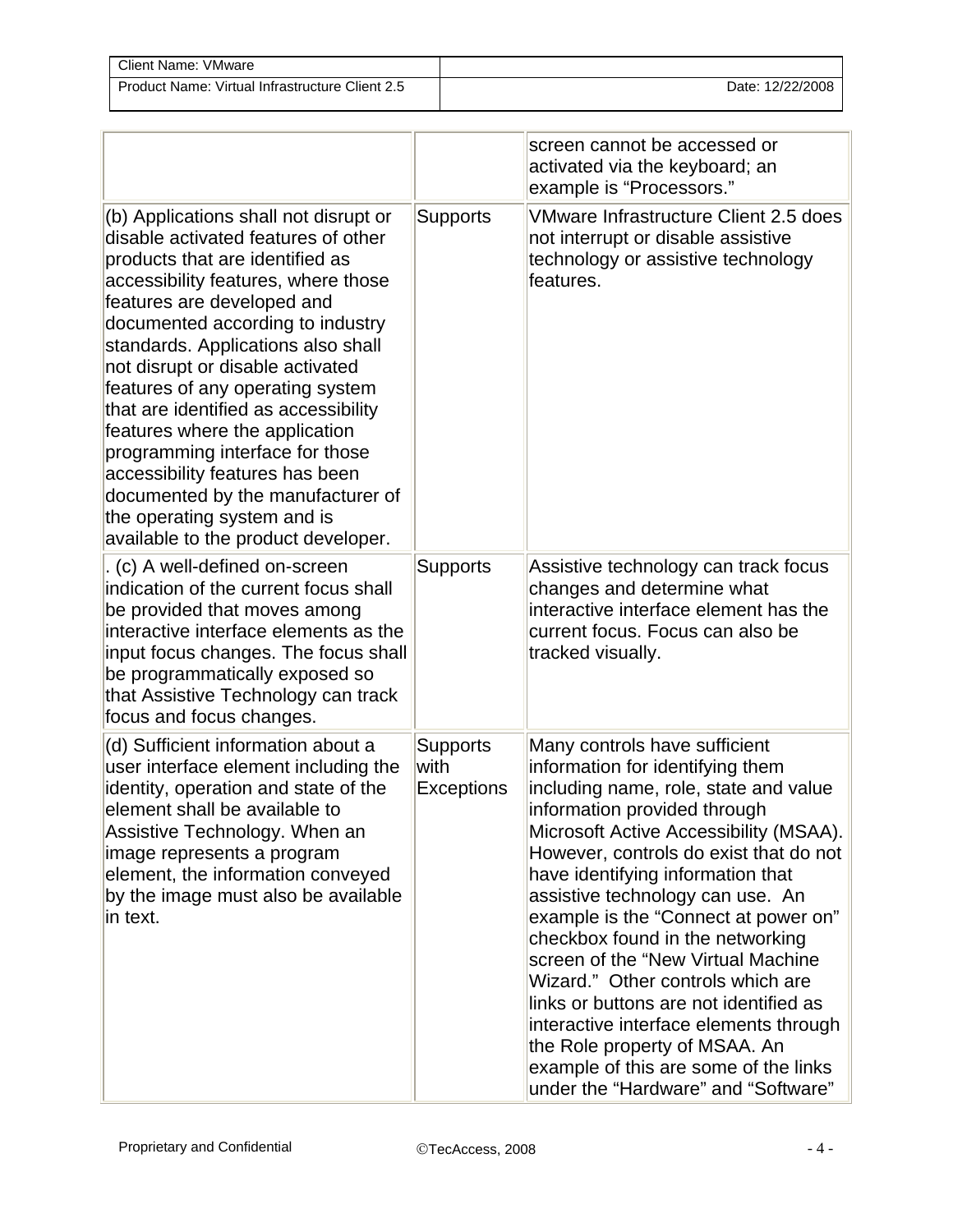| Client Name: VMware                             |                  |
|-------------------------------------------------|------------------|
| Product Name: Virtual Infrastructure Client 2.5 | Date: 12/22/2008 |

|                                                                                                                                                                                                                                           |                                              | sections of the Configuration screen.                                                                                                                                                                                          |
|-------------------------------------------------------------------------------------------------------------------------------------------------------------------------------------------------------------------------------------------|----------------------------------------------|--------------------------------------------------------------------------------------------------------------------------------------------------------------------------------------------------------------------------------|
| (e) When bitmap images are used to<br>identify controls, status indicators, or<br>other programmatic elements, the<br>meaning assigned to those images<br>shall be consistent throughout an<br>application's performance.                 | Supports                                     | Image meaning is consistent.                                                                                                                                                                                                   |
| (f) Textual information shall be<br>provided through operating system<br>functions for displaying text. The<br>minimum information that shall be<br>made available is text content, text<br>input caret location, and text<br>attributes. | <b>Supports</b>                              | Text is available through the operating<br>system and assistive technology<br>including JAWS can read it.                                                                                                                      |
| (g) Applications shall not override<br>user selected contrast and color<br>selections and other individual<br>display attributes.                                                                                                         | <b>Supports</b><br>with<br><b>Exceptions</b> | Virtual Infrastructure Client 2.5 does<br>not honor or extend Windows high<br>contrast or large font settings.                                                                                                                 |
| (h) When animation is displayed, the Not<br>information shall be displayable in at<br>least one non-animated presentation<br>mode at the option of the user.                                                                              | Applicable                                   | Animation is not used.                                                                                                                                                                                                         |
| (i) Color coding shall not be used as<br>the only means of conveying<br>information, indicating an action,<br>prompting a response, or<br>distinguishing a visual element.                                                                | <b>Supports</b><br>with<br>exceptions        | The page tabs are displayed in a dark<br>grey and the currently selected tab is<br>white without any text equivalent.                                                                                                          |
| (j) When a product permits a user to<br>adjust color and contrast settings, a<br>variety of color selections capable of<br>producing a range of contrast levels<br>shall be provided.                                                     | <b>Not</b><br>Applicable                     | Color and contrast settings cannot be<br>adjusted in VMware Infrastructure<br>Client 2.5.                                                                                                                                      |
| (k) Software shall not use flashing or<br>blinking text, objects, or other<br>elements having a flash or blink<br>frequency greater than 2 Hz and<br>lower than 55 Hz.                                                                    | Supports                                     | Blinking and flashing does not occur<br>in the prohibited range.                                                                                                                                                               |
| (I) When electronic forms are used,<br>the form shall allow people using<br>Assistive Technology to access the<br>information, field elements, and<br>functionality required for completion<br>and submission of the form,                | <b>Supports</b><br>with<br><b>Exceptions</b> | Many controls have sufficient<br>information for identifying them<br>including name, role, state and value<br>information provided through<br>Microsoft Active Accessibility (MSAA).<br>However, controls do exist that do not |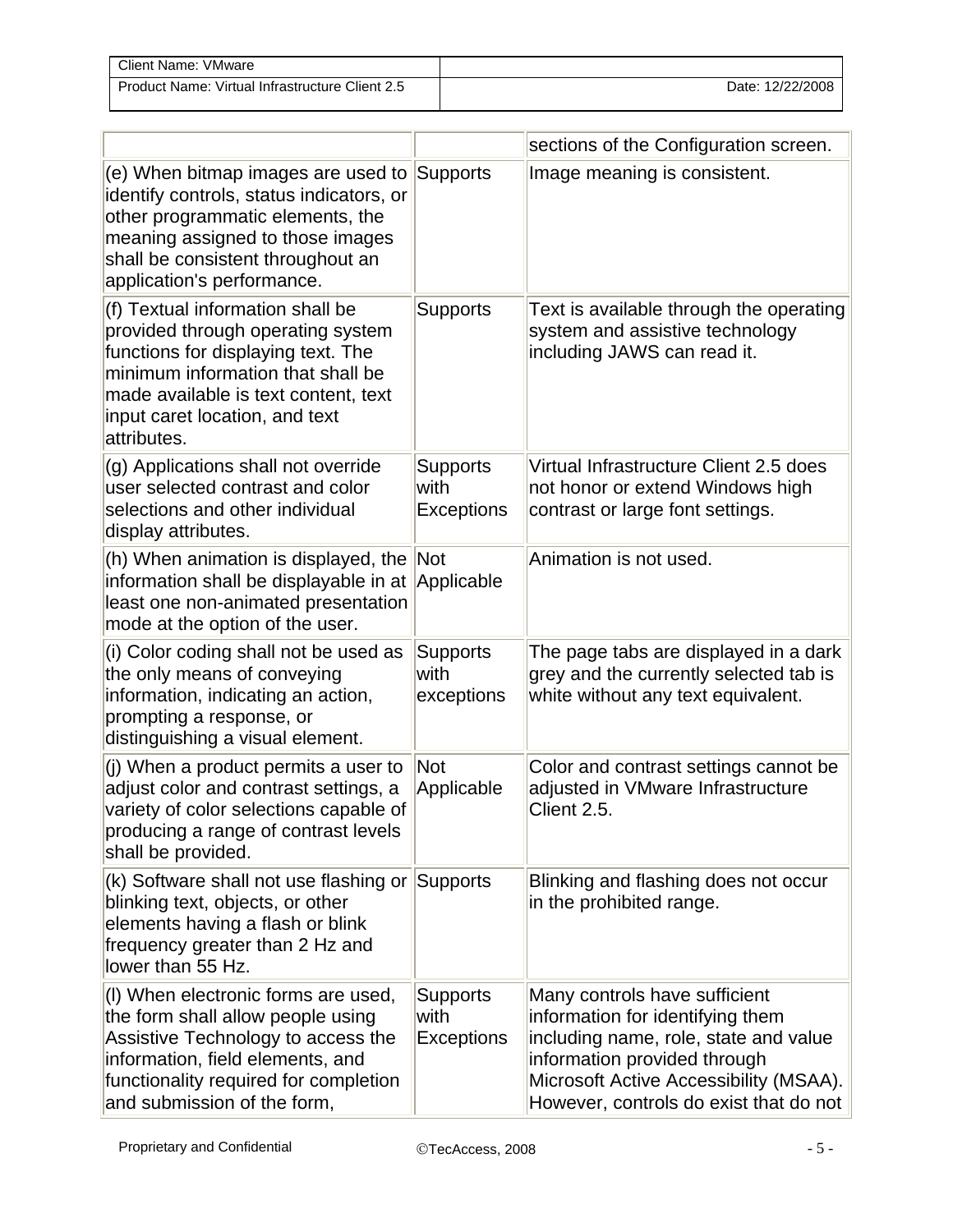| Client Name: VMware                             |                  |
|-------------------------------------------------|------------------|
| Product Name: Virtual Infrastructure Client 2.5 | Date: 12/22/2008 |

| including all directions and cues.<br>under the "Hardware" and "Software" | have identifying information that<br>assistive technology can use. An<br>example is the "Connect at power on"<br>checkbox found in the networking<br>screen of the "New Virtual Machine"<br>Wizard." Other controls which are<br>links or buttons are not identified as<br>interactive interface elements through<br>the Role property of MSAA. An<br>example of this are some of the links |
|---------------------------------------------------------------------------|---------------------------------------------------------------------------------------------------------------------------------------------------------------------------------------------------------------------------------------------------------------------------------------------------------------------------------------------------------------------------------------------|
|---------------------------------------------------------------------------|---------------------------------------------------------------------------------------------------------------------------------------------------------------------------------------------------------------------------------------------------------------------------------------------------------------------------------------------------------------------------------------------|

| 1194.22 Web-based Internet information and applications                                                                                                                  |                                       |                                                                                                                                                                                             |  |
|--------------------------------------------------------------------------------------------------------------------------------------------------------------------------|---------------------------------------|---------------------------------------------------------------------------------------------------------------------------------------------------------------------------------------------|--|
| <b>Criteria</b>                                                                                                                                                          | <b>Supporting</b><br><b>Features</b>  | <b>Remarks and explanations</b>                                                                                                                                                             |  |
| (a) A text equivalent for every non-<br>text element shall be provided (e.g.,<br>via "alt", "longdesc", or in element<br>content).                                       | <b>Supports</b><br>with<br>exceptions | The "Previous" and "Next" graphical<br>links have Alt attributes. Some<br>images do not have Alt attributes,<br>e.g., the icons in the help topic "Help<br>> Toolbar book > Toolbar icons." |  |
| (b) Equivalent alternatives for any<br>multimedia presentation shall be<br>synchronized with the presentation.                                                           | <b>Not</b><br>Applicable              | No Multimedia is present.                                                                                                                                                                   |  |
| (c) Web pages shall be designed so<br>that all information conveyed with<br>color is also available without color,<br>for example from context or markup.                | <b>Supports</b>                       |                                                                                                                                                                                             |  |
| (d) Documents shall be organized so<br>they are readable without requiring<br>an associated style sheet.                                                                 | <b>Supports</b>                       |                                                                                                                                                                                             |  |
| (e) Redundant text links shall be<br>provided for each active region of a<br>server-side image map.                                                                      | <b>Not</b><br>Applicable              | Server-side image maps are not<br>used.                                                                                                                                                     |  |
| (f) Client-side image maps shall be<br>provided instead of server-side<br>image maps except where the<br>regions cannot be defined with an<br>available geometric shape. | <b>Not</b><br>Applicable              | Client-side image maps are not used.                                                                                                                                                        |  |
| (g) Row and column headers shall<br>be identified for data tables.                                                                                                       | Does not<br>support                   | Header cells are not denoted using<br>TH tags for data tables, e.g., the topic                                                                                                              |  |

Γ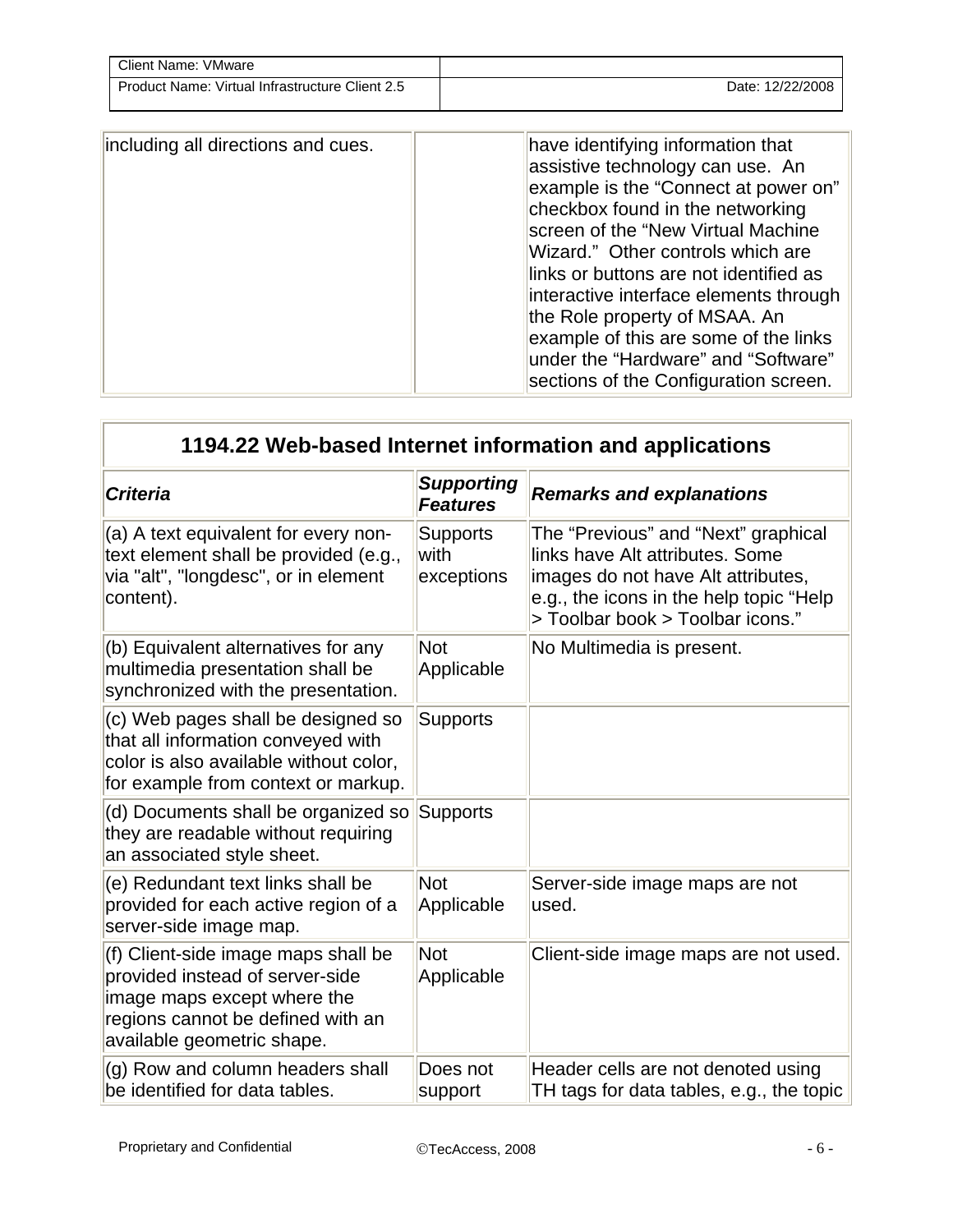| Client Name: VMware                             |                  |
|-------------------------------------------------|------------------|
| Product Name: Virtual Infrastructure Client 2.5 | Date: 12/22/2008 |

|                                                                                                                                                                                                                                                                                                                          |                          | "VMware Infrastructure Client Window<br>> Menu Bar."            |
|--------------------------------------------------------------------------------------------------------------------------------------------------------------------------------------------------------------------------------------------------------------------------------------------------------------------------|--------------------------|-----------------------------------------------------------------|
| (h) Markup shall be used to<br>associate data cells and header cells<br>for data tables that have two or more<br>logical levels of row or column<br>headers.                                                                                                                                                             | <b>Not</b><br>Applicable | Data tables with two or more logical<br>levels are not present. |
| (i) Frames shall be titled with text<br>that facilitates frame identification<br>and navigation                                                                                                                                                                                                                          | <b>Not</b><br>Applicable | Frames are not used.                                            |
| (j) Pages shall be designed to avoid<br>causing the screen to flicker with a<br>frequency greater than 2 Hz and<br>lower than 55 Hz.                                                                                                                                                                                     | <b>Supports</b>          | Flickering does not occur in the<br>prohibited range.           |
| (k) A text-only page, with equivalent<br>information or functionality, shall be<br>provided to make a web site comply<br>with the provisions of this part, when<br>compliance cannot be accomplished<br>in any other way. The content of the<br>text-only page shall be updated<br>whenever the primary page<br>changes. | <b>Not</b><br>Applicable |                                                                 |
| (I) When pages utilize scripting<br>languages to display content, or to<br>create interface elements, the<br>information provided by the script<br>shall be identified with functional text<br>that can be read by Assistive<br>Technology.                                                                              | <b>Not</b><br>Applicable | Client-side scripting is not used.                              |
| (m) When a web page requires that<br>an applet, plug-in or other<br>application be present on the client<br>system to interpret page content, the<br>page must provide a link to a plug-in<br>or applet that complies with<br>§1194.21(a) through (I).                                                                   | Not<br>Applicable        |                                                                 |
| (n) When electronic forms are<br>designed to be completed on-line,<br>the form shall allow people using<br>Assistive Technology to access the<br>information, field elements, and<br>functionality required for completion                                                                                               | <b>Not</b><br>Applicable |                                                                 |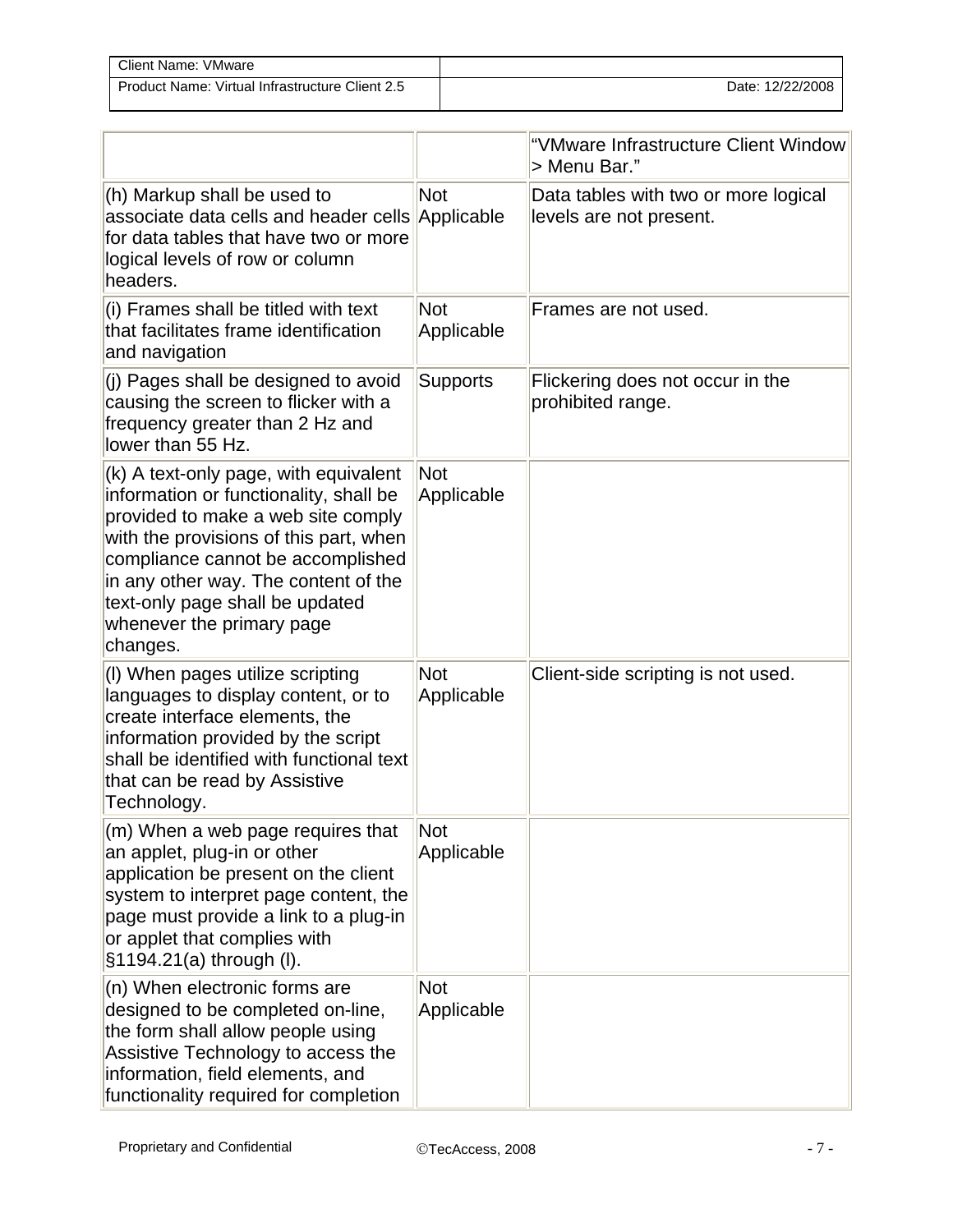| Client Name: VMware                             |                  |
|-------------------------------------------------|------------------|
| Product Name: Virtual Infrastructure Client 2.5 | Date: 12/22/2008 |

| and submission of the form,<br>including all directions and cues.                                                                        |                          |                                                                                                    |
|------------------------------------------------------------------------------------------------------------------------------------------|--------------------------|----------------------------------------------------------------------------------------------------|
| (o) A method shall be provided that<br>permits users to skip repetitive<br>navigation links.                                             | Not<br>Applicable        | The on-board help is displayed<br>through the Windows Help tool, which<br>provides the navigation. |
| $(p)$ When a timed response is<br>required, the user shall be alerted<br>and given sufficient time to indicate<br>more time is required. | <b>Not</b><br>Applicable |                                                                                                    |

| 1194.31 Functional performance criteria                                                                                                                                                                                                                                                                                             |                                       |                                                                                                                                                                                                               |
|-------------------------------------------------------------------------------------------------------------------------------------------------------------------------------------------------------------------------------------------------------------------------------------------------------------------------------------|---------------------------------------|---------------------------------------------------------------------------------------------------------------------------------------------------------------------------------------------------------------|
| <b>Criteria</b>                                                                                                                                                                                                                                                                                                                     | <b>Supporting</b><br><b>Features</b>  | <b>Remarks and explanations</b>                                                                                                                                                                               |
| (a) At least one mode of operation<br>and information retrieval that does<br>not require user vision shall be<br>provided, or support for assistive<br>technology used by people who are<br>blind or visually impaired shall be<br>provided.                                                                                        | <b>Supports</b><br>with<br>Exceptions | Virtual Infrastructure Client 2.5 has<br>some limitations that do not allow full<br>support for screen reader assistive<br>technology. Please reference the<br>included 1194.21 VPAT for specific<br>details. |
| (b) At least one mode of operation<br>and information retrieval that does<br>not require visual acuity greater than<br>20/70 shall be provided in audio and<br>enlarged print output working<br>together or independently, or<br>support for assistive technology<br>used by people who are visually<br>impaired shall be provided. | <b>Supports</b><br>with<br>exceptions | Screen magnifiers do work with Virtual<br>Infrastructure Client 2.5. Virtual<br>Infrastructure Client 2.5 does not<br>honor Windows color and high contrast<br>settings.                                      |
| (c) At least one mode of operation<br>and information retrieval that does<br>not require user hearing shall be<br>provided, or support for assistive<br>technology used by people who are<br>deaf or hard of hearing shall be<br>provided.                                                                                          | <b>Supports</b>                       | Hearing is not required.                                                                                                                                                                                      |
| (d) Where audio information is<br>important for the use of a product, at<br>least one mode of operation and<br>information retrieval shall be<br>provided in an enhanced auditory                                                                                                                                                   | <b>Not</b><br>Applicable              | Audio is not present.                                                                                                                                                                                         |

ЦÍ.